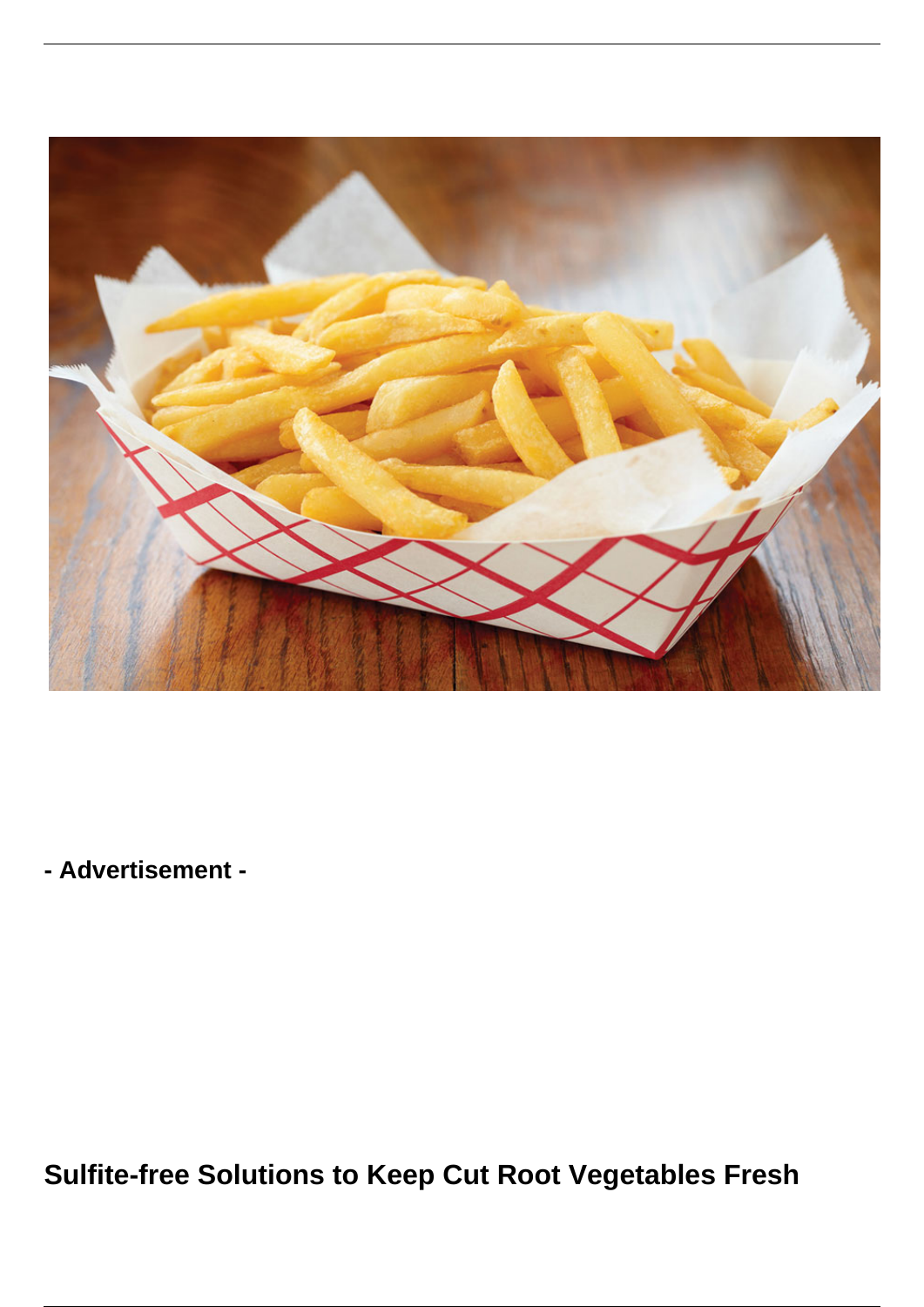October 28, 2021

As both an industry veteran and fresh-cut produce pioneer, NatureSeal® has been a leading expert in shelf-life extension technology worldwide. Our patented line of products has grown exponentially, offering produce solutions to the processor and foodservice markets.

Along with the USDA, NatureSeal initially developed a formulation to keep sliced apples from browning. Today, our products have expanded into an award-winning line of fresh-cut formulas, created to combat oxidation and liquid purging. This line has grown to include protective formulations for over 30 varieties of fruits and vegetables. Our products are comprised of ingredients that are sulfite-free, GRAS, allergen-free, GMO-free, Kosher and Halal certified. Some blends are also certified for use on organic produce.

NatureSeal now offers a family of healthy, sulfite-free solutions to keep cut potatoes, cut sweet potatoes and other root vegetables fresh for up to 21 days. The NatureSeal shelf life extenders prevent browning and maintain the texture and flavor of raw French fries, shredded, sliced, diced and whole peeled potatoes and are healthy alternatives to sodium metabisulfite. These same NatureSeal products are also effective in controlling freshness of veggie noodles, cut turnips, parsnips, halved Brussel sprouts, and more! The NatureSeal cut potato freshness extenders are easy to use at the processing facility, supported by the NatureSeal technical team and approved for use on organic, are allergen free and Kosher.

NatureSeal has developed an organic certified formulation to extend the shelf life of organic produce. This ever-expanding OMRI-certified line currently treats a variety of organic produce with a simple blend of vitamins and minerals. Processors can treat organic produce at their facility. As with all other formulation, the organic produce maintains their nature color and texture and there is absolutely no alteration in the natural flavor of the organic fruits and vegetables.

Additional NatureSeal formulations include:

- Strawberries
- Bananas
- Avocado/Guacamole
- Baby carrots
- Blanched vegetables
- Pear
- Mango
- Baked apples